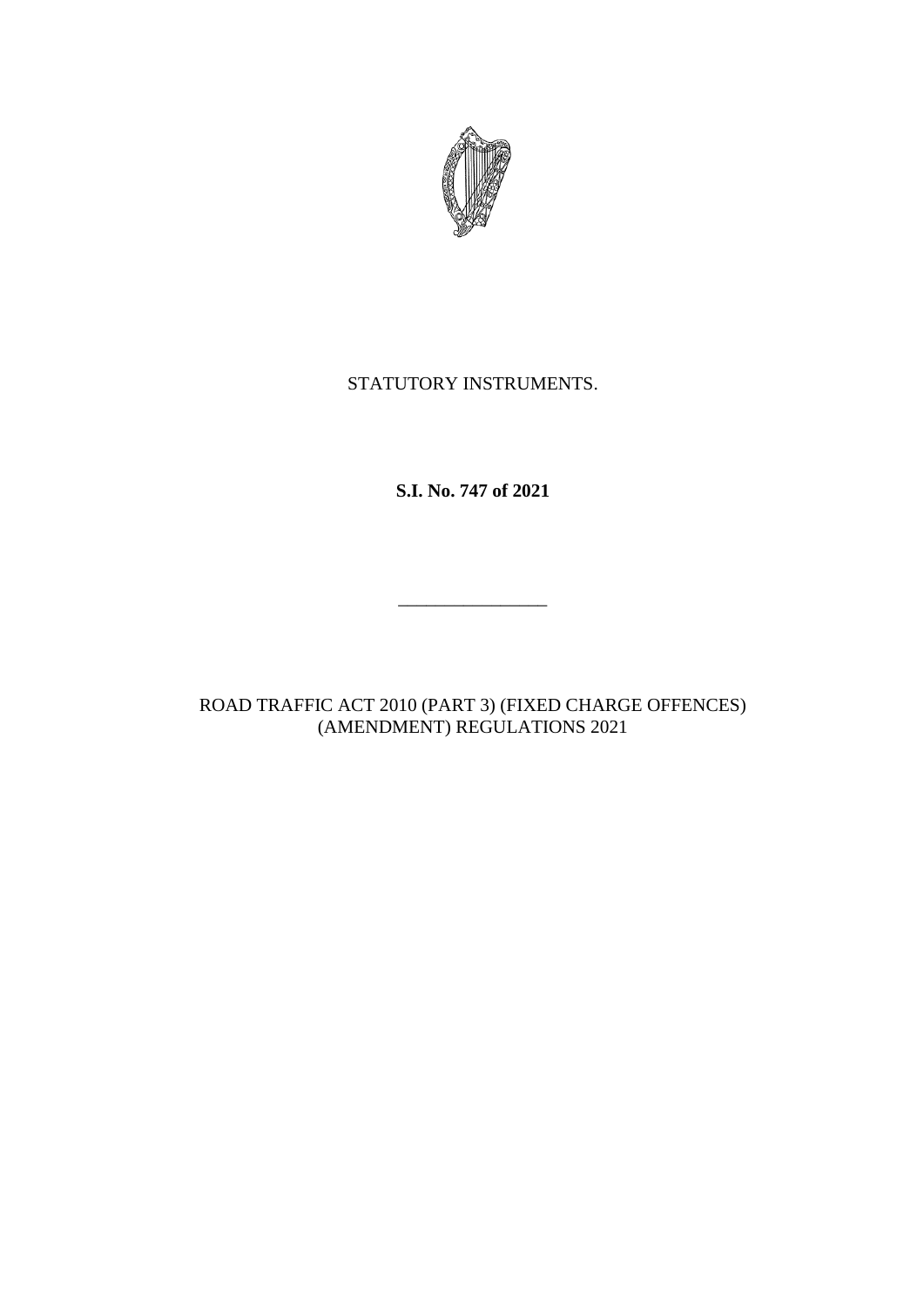### S.I. No. 747 of 2021

#### ROAD TRAFFIC ACT 2010 (PART 3) (FIXED CHARGE OFFENCES) (AMENDMENT) REGULATIONS 2021

I, EAMON RYAN, Minister for Transport, in exercise of the powers conferred on me by sections 34 and 41 of the Road Traffic Act 2010 (No. 25 of 2010), and after consultation with the Minister for Justice (as adapted by the Justice and Equality (Alteration of Name of Department and Title of Minister) Order 2020 (S.I. No. 452 of 2020)), hereby make the following regulations:

1. These Regulations may be cited as the Road Traffic Act 2010 (Part 3) (Fixed Charge Offences) (Amendment) Regulations 2021.

2. These Regulations shall come into operation on the 1st day of February 2022.

3. In these Regulations "Principal Regulations" means the Road Traffic Act 2010 (Part 3) (Fixed Charge Offences) Regulations 2017 (S.I. No. 244 of 2017).

4. The Table in Part 2 of Schedule 2 to the Principal Regulations is amended -

- (*a*) in the column entitled "Article", by the insertion of " $36(2)(i)$ " and in the corresponding column entitled "Description of Contravention", by the insertion of "Parking a vehicle on a footway, a grass margin or a median strip",
- (*b*) in the column entitled "Article", by the insertion of " $36(2)(m)$ " and in the corresponding column entitled "Description of Contravention", by the insertion of "Parking a vehicle in a cycle track where traffic sign number RUS 009, RUS 058 or RUS 059 is provided", and
- (*c*) in the column entitled "Article", by the insertion of "39" and in the corresponding column entitled "Description of Contravention", by the insertion of "Parking a vehicle in a bus lane or on a bus only street".

5. The Table in Part 2 of Schedule 4 to the Principal Regulations is amended –

> (*a*) in the column entitled "Article", by the insertion of "other than paragraphs (2)(i) and (m)" after "36 (as amended by Article 7 of the Road Traffic (Traffic and Parking) (Amendment) Regulations 1998 (S.I. No. 274 of 1998))",

*Notice of the making of this Statutory Instrument was published in "Iris Oifigiúil" of* 4*th January,* 2022*.*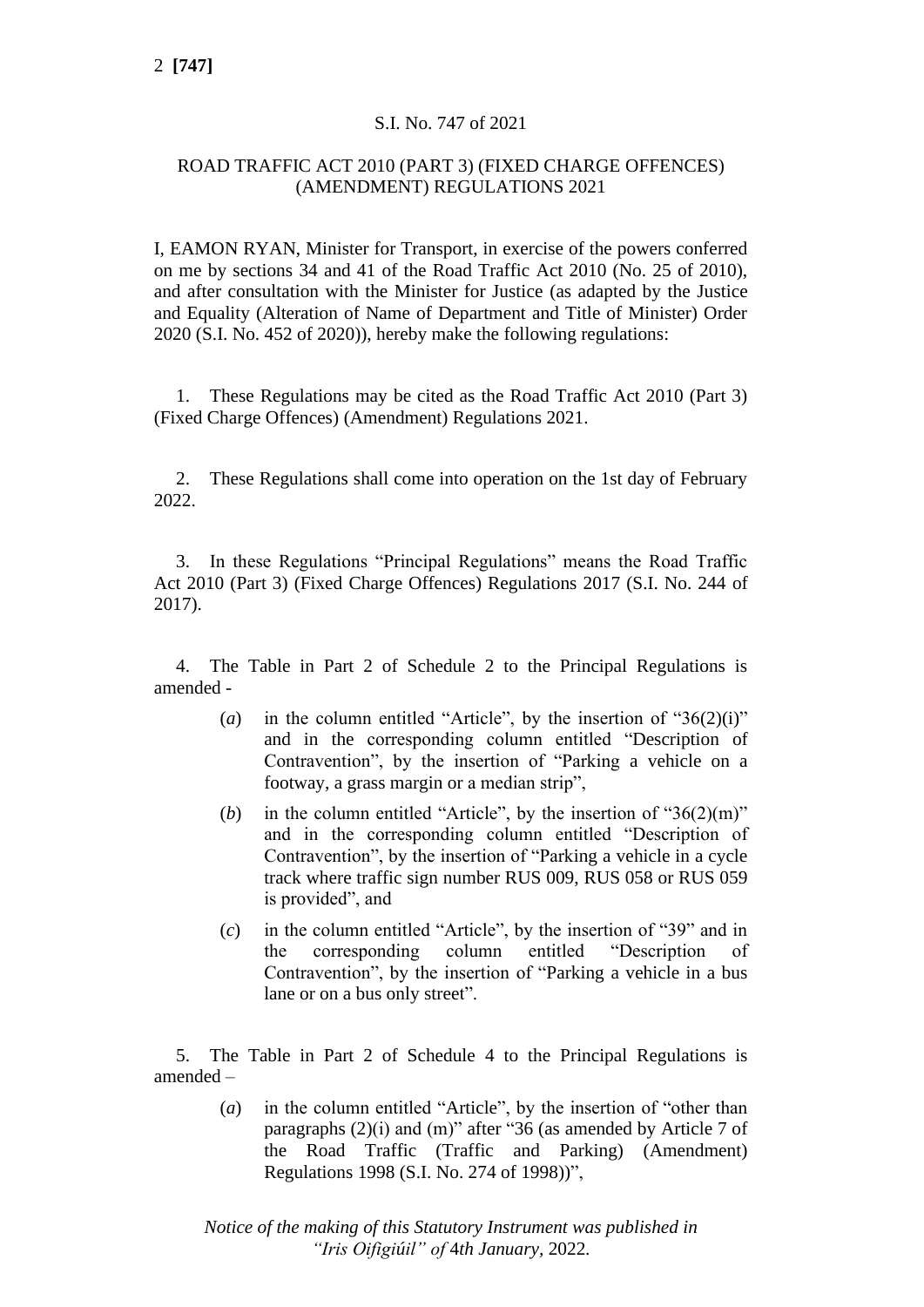- (*b*) in the column entitled "Article", by the deletion of "39 (as amended by Article 16(p) of the Road Traffic (Traffic and Parking) (Amendment) (No. 2) Regulations 2012)", and
- (*c*) in the column entitled "Description of Contravention", by the deletion of "Parking a vehicle in a bus lane or on a bus only street".



GIVEN under my Official Seal, 20 December, 2021.

EAMON RYAN, Minister for Transport.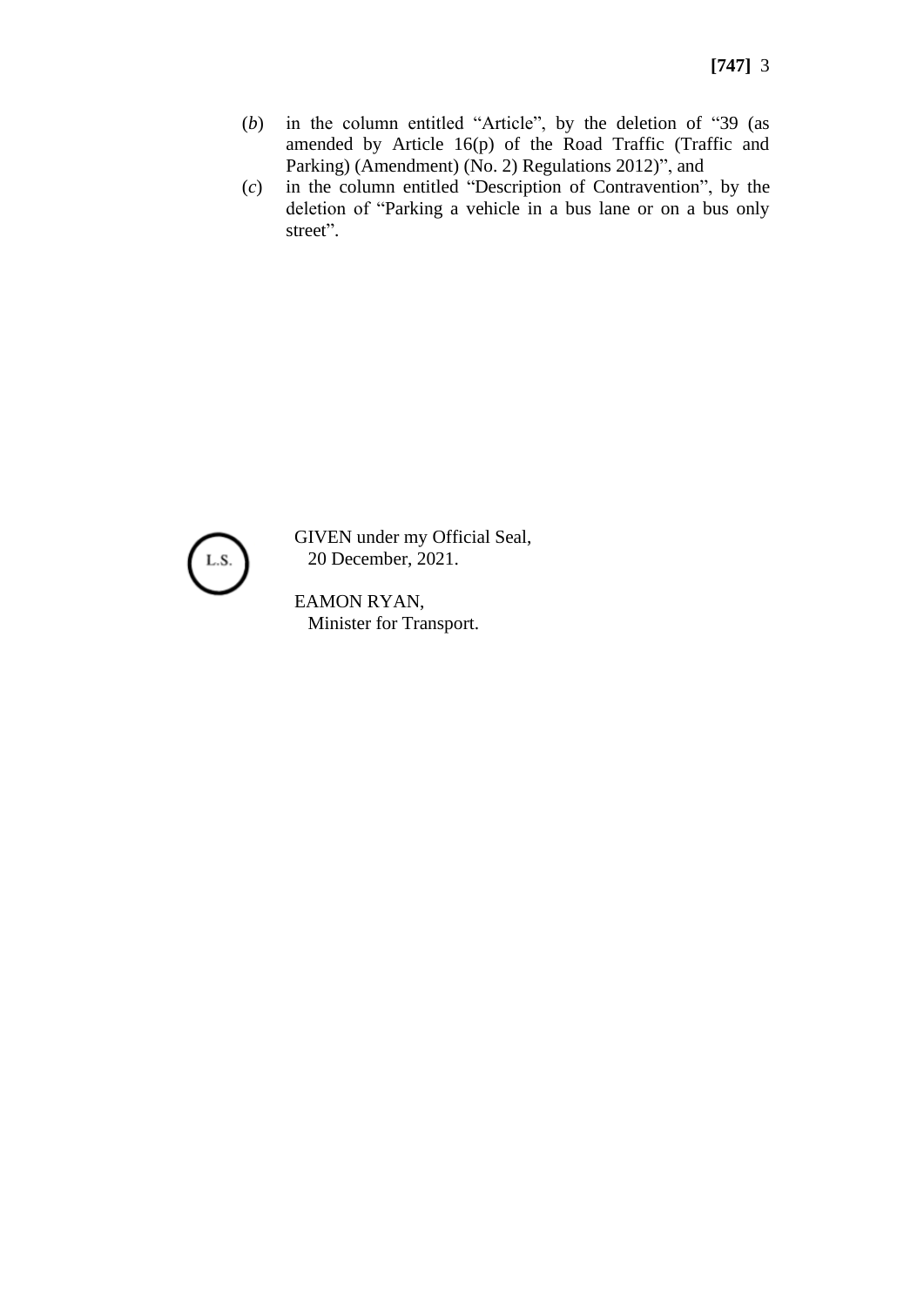#### EXPLANATORY NOTE

## (*This note is not part of the instrument and does not purport to be a legal interpretation.*)

These Regulations increase the fixed charge for parking on a footway, a cycle track, or a bus lane.